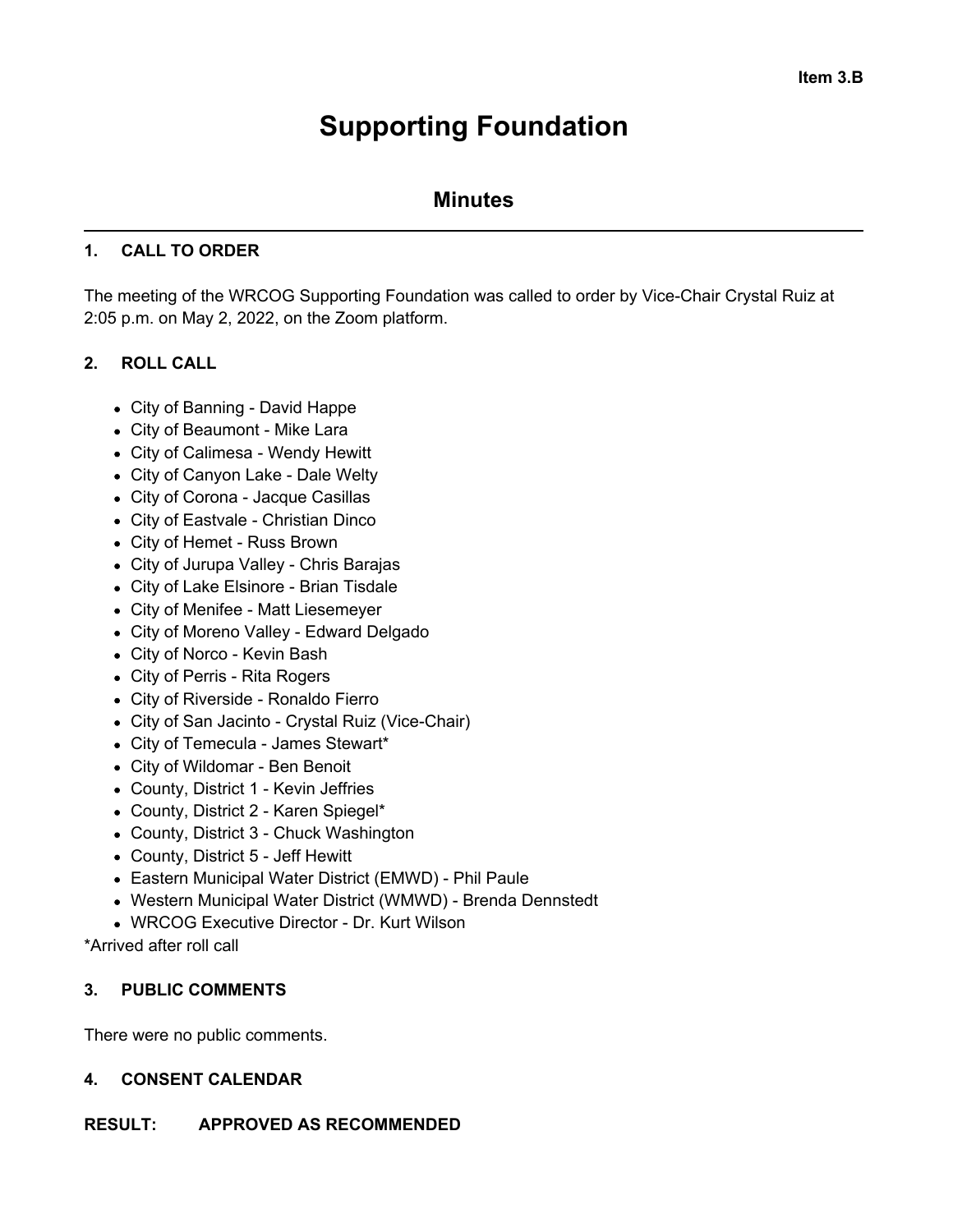#### **MOVER:** Lake Elsinore

#### **SECONDER:** Corona

**AYES:** Banning, Beaumont, Calimesa, Canyon Lake, Corona, Eastvale, Hemet, Jurupa Valley, Lake Elsinore, Menifee, Moreno Valley, Norco, Perris, Riverside, San Jacinto, Wildomar, District 1, District 2, District 3, District 5, EMWD, WMWD

#### **A. Assembly Bill 361 Findings**

#### **Action:**

1. Adopted Resolution Number 01-22; A Resolution of the Board of Directors of the WRCOG Supporting Foundation authorizing virtual Committee meetings pursuant to AB 361.

## **B. Summary Minutes from the June 7, 2021, WRCOG Supporting Foundation Meeting**

#### **Action:**

1. Approved the Summary Minutes from the June 7, 2021, WRCOG Supporting Foundation meeting.

## **5. REPORTS / DISCUSSION**

#### **A. Adoption of Resolution Number 04-22 Memorializing the Scope of Activities and Expenditures Authority for the WRCOG Supporting Foundation**

Dr. Kurt Wilson, WRCOG Executive Director, reported that the members of the Executive Committee are also the members of the Supporting Foundation Board of Directors. The Supporting Foundation was established in order to provide financial support in various ways to WRCOG.

Funds for the General Assembly & Leadership Address come from sponsorships and have historically ran through the WRCOG budget. By funneling sponsorships through the Supporting Foundation, WRCOG is able to be more transparent in the acceptance and use of those funds. Sponsors sometimes also have a preference of making sponsorships through a 501(c)(3).

Staff would like to make the complete shift to utilize the Supporting Foundation for those sponsorships.

The presented resolution would align spending authority of the Supporting Foundation with that of WRCOG. One exception would be the spending cap on the transfer of funds from the Supporting Foundation to WRCOG.

#### **Action:**

1. Adopted Resolution Number 04-22; A Resolution of the Board of Directors of the Western Riverside Council of Governments Supporting Foundation to memorialize the scope of activities and expenditure authority.

#### **RESULT: APPROVED AS RECOMMENDED**

**MOVER:** Menifee

**SECONDER:** Moreno Valley

**AYES:** Banning, Beaumont, Calimesa, Canyon Lake, Corona, Eastvale, Hemet, Jurupa Valley, Lake Elsinore, Menifee, Moreno Valley, Norco, Perris, Riverside, San Jacinto, Wildomar, District 1, District 2, District 3, District 5, EMWD, WMWD